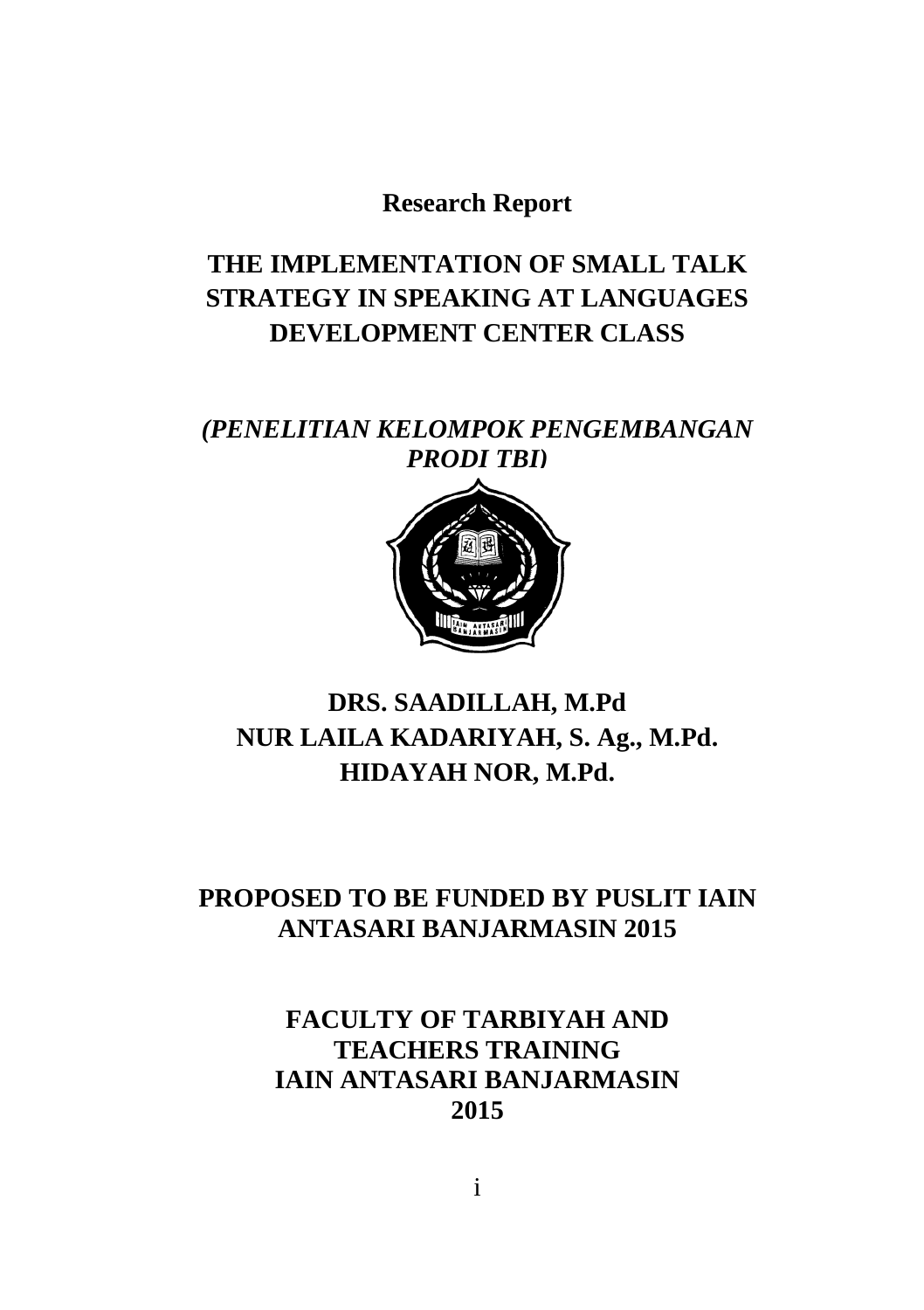## **SAMBUTAN**

## **KEPALA PUSAT PENELITIAN IAIN ANTASARI BANJARMASIN**

Puji dan syukur dipanjatkan ke hadirat Allah SWT atas limpahan karunia-Nya kepada kita. Kami menyambut gembira dan rasa bangga atas dipublikasikannya hasil penelitian Saudara Drs. Saadillah, M.Pd dkk yang berjudul "**The Implementation of Small Talk Strategy in Speaking at Languages Development Center Class** 

**"** Penelitian ini dapat terselenggara dengan dukungan dana yang bersumber dari DIPA IAIN Antasari Banjarmasin tahun 2015.

Sesuai dengan fungsinya, Pusat Penelitian IAIN Antasari terus berupaya melakukan pengkajian dan pengembangan melalui serangkaian riset terhadap masalah-masalah sosial budaya dan keberagaman masyarakat, guna menentukan konsep-konsep dan teori-teori aplikasi untuk pengembangan masyarakat dan keberagaman seiring dengan perubahan sosial yang begitu cepat.

Hasil penelitian ini tentunya dapat lebih memperkaya khazanah ilmu pengetahuan bagi IAIN Antasari dengan visinya menjadikan Perguruan Islam terdepan dalam aspek informasi ilmiah keislaman kawasan Kalimantan.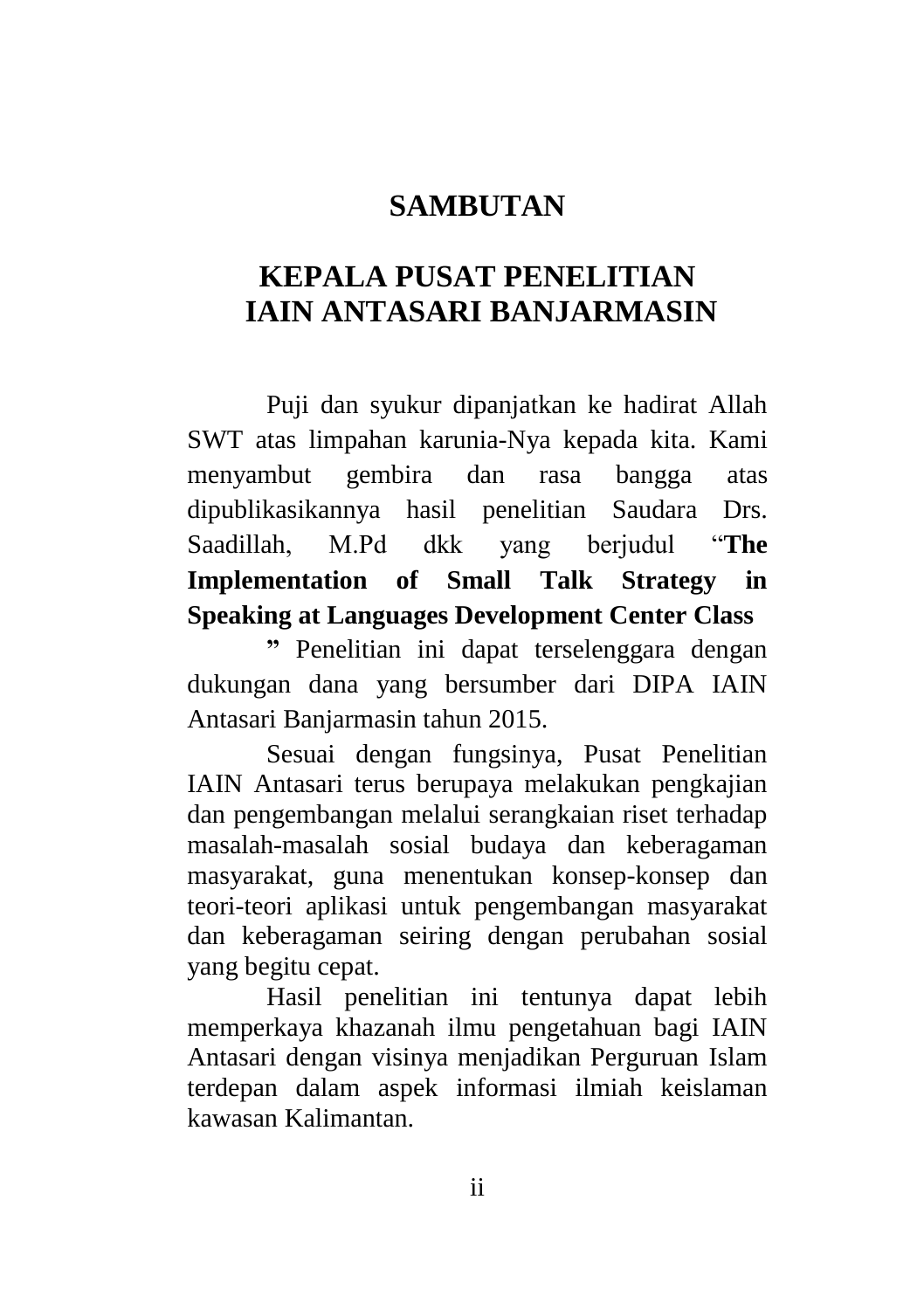Kami berharap agar kiranya temuan-temuan dan rekomendasi penelitian ini dapat dipergunakan oleh berbagai pihak yang relevan, agar karya ilmiah ini dapat berfungsi secara efektif. Semoga dapat bermanfaat bukan hanya masyarakat Kalimantan Selatan, tapi juga bagi bangsa Indonesia.

Banjarmasin, Desember 2015

Kepala,

Dr. H.Ridhahani Fidzi, M.Pd. NIP 19551030 1983031002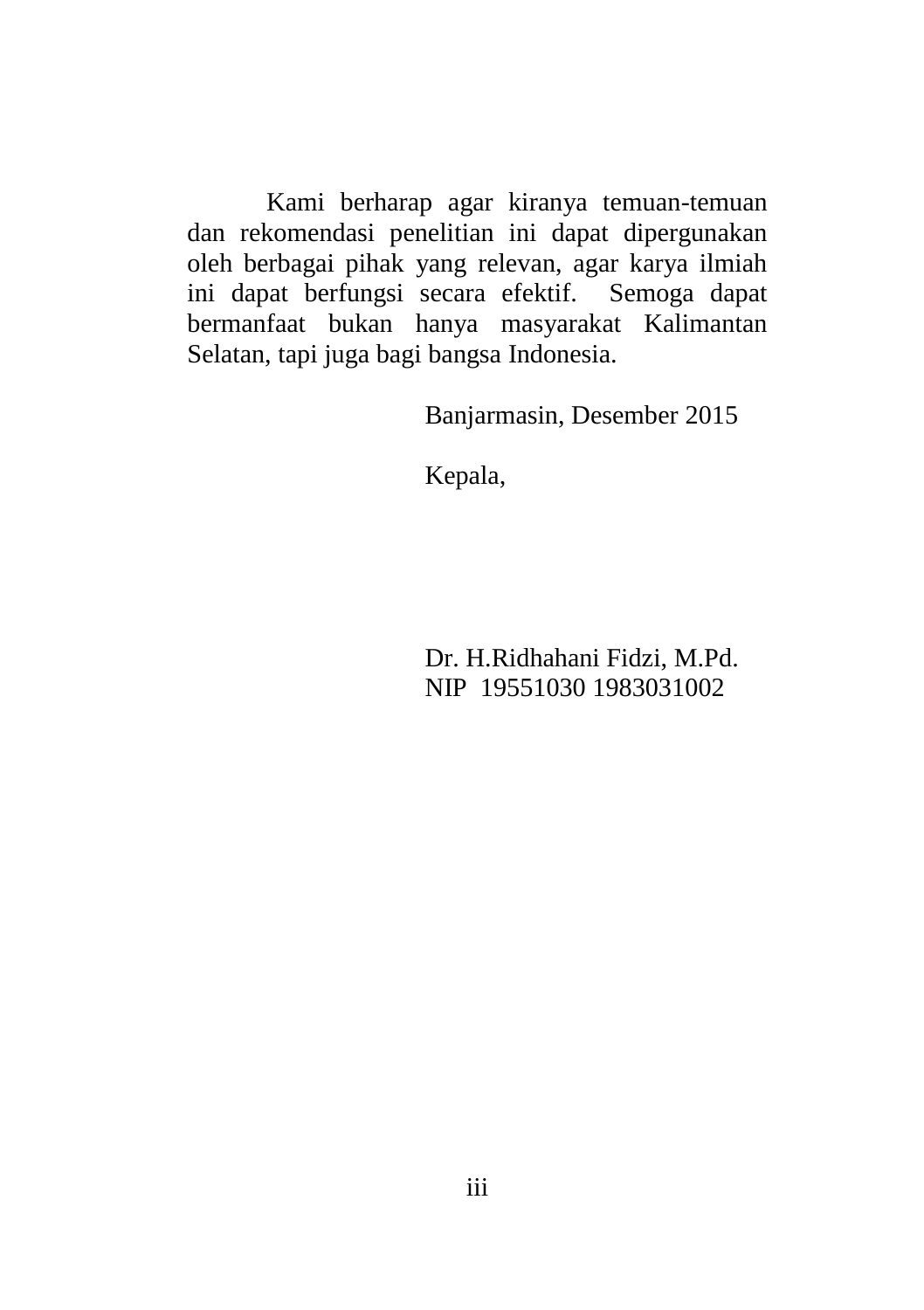# **PENGESAHAN PENELITIAN**

Penelitian yang berjudul "**THE IMPLEMENTATION OF SMALL TALK STRATEGY IN SPEAKING AT LANGUAGES DEVELOPMENT CENTER CLASS"** telah dilaksanakan dengan sebenarnya oleh Tim Peneliti yang terdiri dari:

| 1. Drs. Saadillah, M.Pd            | (Ketua)   |
|------------------------------------|-----------|
| 2. Nurlaila Kadariyah, S.Ag., M.Pd | (Anggota) |
| 3. Hidayah Nor, M.Pd.              | Anggota)  |

Oleh karena itu, laporan hasil penelitiannya dapat diterima dan dinyatakan sah.

> Banjarmasin, 1 December 2015 Kepala Pusat Penelitian dan Penerbitan

 Dr. H.Ridhahani Fidzi, M.Pd. NIP 19551030 1983031002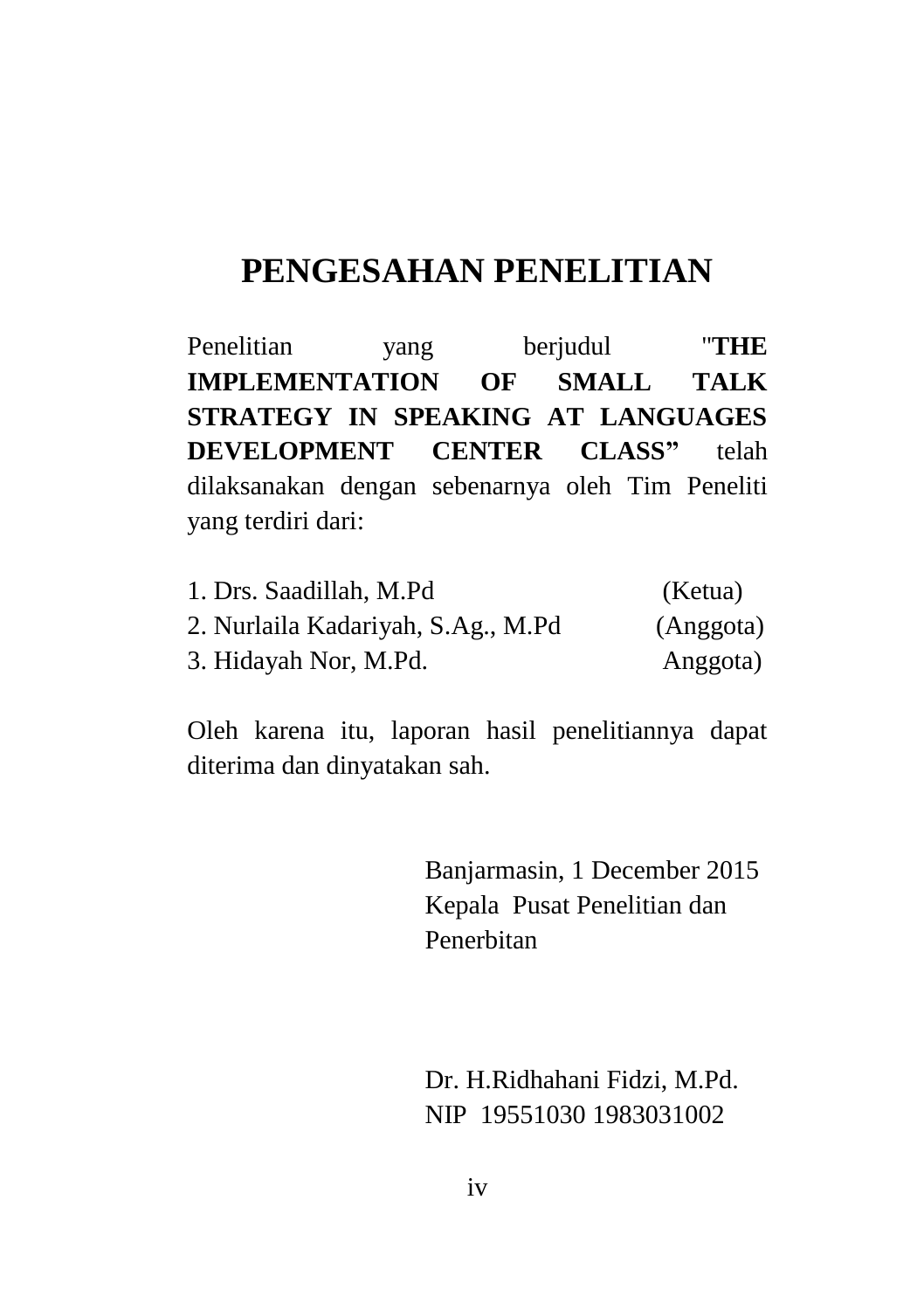#### **ABSTRACT**

## **THE IMPLEMENTATION OF SMALL TALK STRATEGY IN SPEAKING AT LANGUAGES DEVELOPMENT CENTER CLASS**

*Key words: The Implementation, Small Talk Strategy, Speaking, Languages Development Center*

Encouraging students to speak English regularly is always a challenging task for English teachers, especially in EFL Context. Implementing a routine conversation can be an alternative for eradicating such problem. This article reports our descriptive study on the implementation of small talk strategy in speaking at Languages Development Center class. There were 42 students, study English at Languages Development Center at IAIN Antasari Banjarmasin, participated in this study. The data collected by conducting a spoken test, in form of interview, in the end of semester. In addition, the students' responses toward the technique used were also recorded by giving questionnaire. Findings revealed that the students who used to expose themselves in a routine activity, namely small talk, achieved better score in their speaking test than those who did not. Their responses toward this activity were also positive. This research is expected to be beneficial for teachers who are interested in applying small talk activity in English classroom.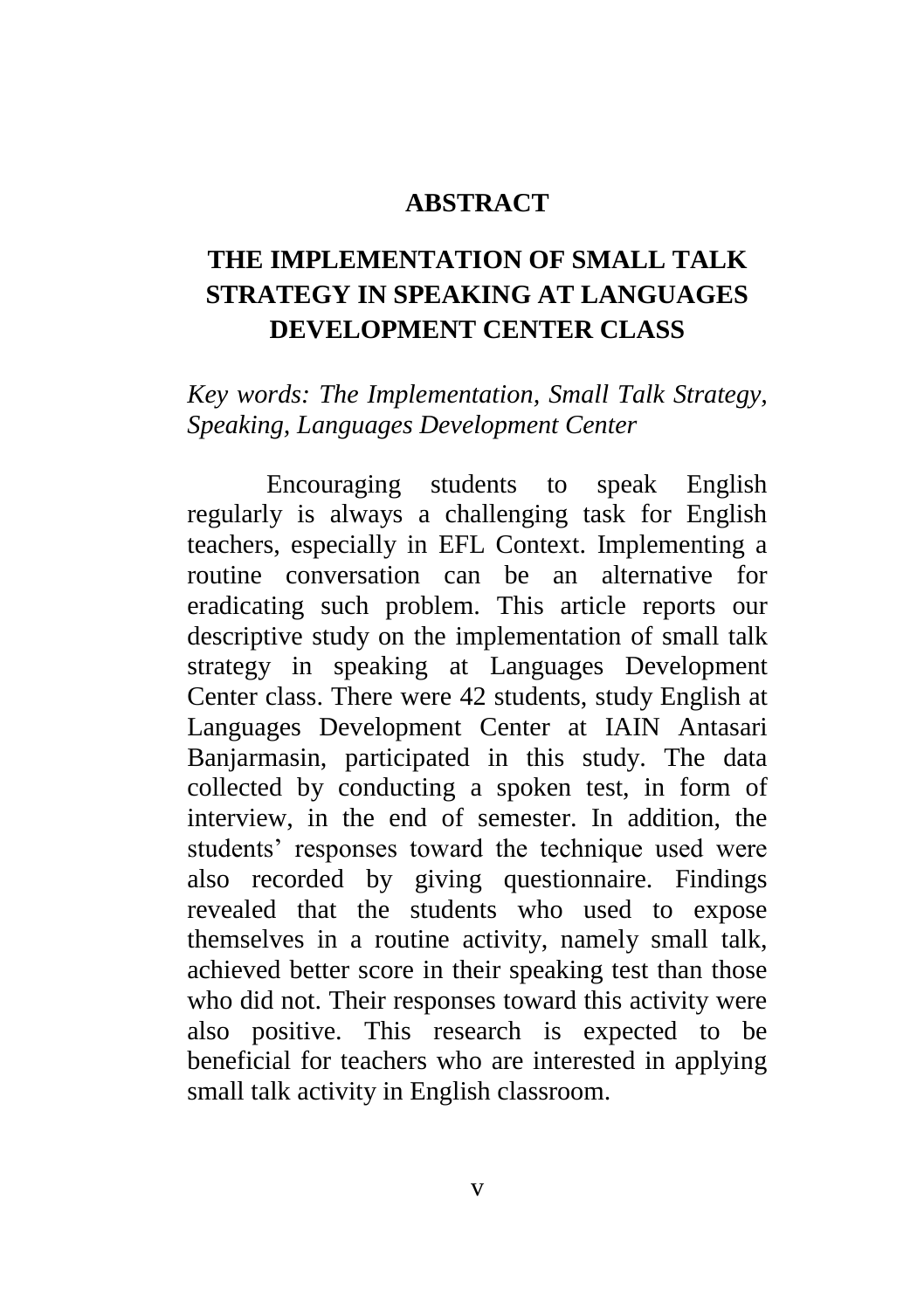## **CONTENT**

| SAMBUTAN KEPALA PUSAT PENELITIAN                                                                                                                                                                                                                            | ii                                                     |
|-------------------------------------------------------------------------------------------------------------------------------------------------------------------------------------------------------------------------------------------------------------|--------------------------------------------------------|
| PENGESAHAN PENELITIAN                                                                                                                                                                                                                                       | iv                                                     |
| ABSTRACT                                                                                                                                                                                                                                                    | V                                                      |
| <b>CONTENT</b>                                                                                                                                                                                                                                              | viii                                                   |
| <b>LIST OF TABLES</b>                                                                                                                                                                                                                                       | X                                                      |
| <b>LIST OF APPENDICES</b>                                                                                                                                                                                                                                   | xi                                                     |
| CHAPTER I INTRODUCTION                                                                                                                                                                                                                                      |                                                        |
| A. Background of Study<br><b>B.</b> Problem Statement<br>C. Significance of Research<br>D. Definition of Key Terms<br>E. Theoretical Framework<br>F. Research Method<br>1. Subject<br>2.<br>Data<br>3. Research Location<br>4. Technique of Data Collection | 1<br>9<br>10<br>11<br>11<br>22<br>24<br>25<br>26<br>26 |
| 5. Data Analysis                                                                                                                                                                                                                                            | 26                                                     |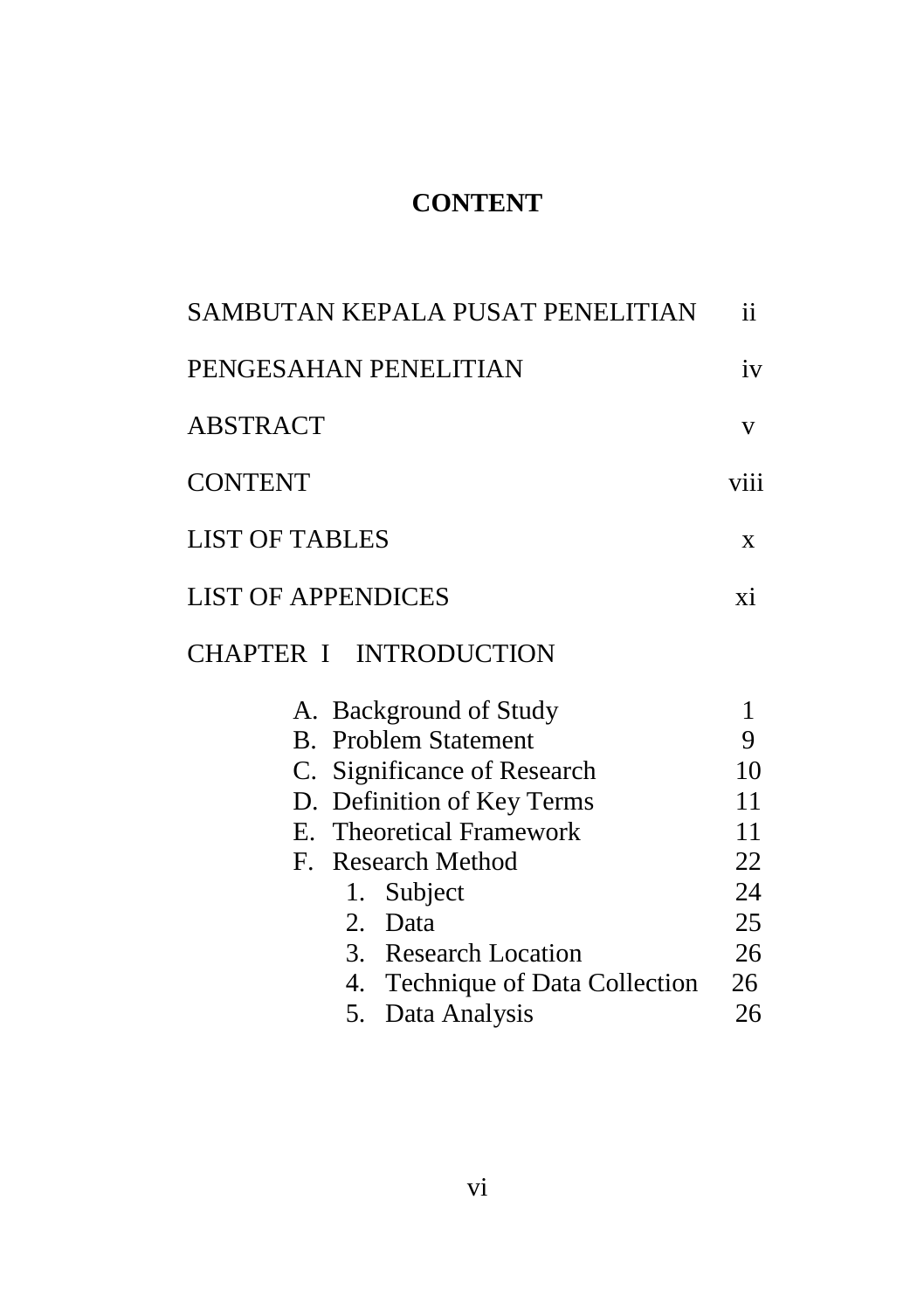| CHAPTER II DESCRIPTION OF RESEARCH<br><b>LOCATION</b> | 28        |
|-------------------------------------------------------|-----------|
| CHAPTER III FINDINGS AND DISCUSSION                   | 29        |
| CHAPTER IV CLOSURE                                    | 41        |
| A. Conclusion<br>B. Suggestion                        | 41<br>42. |
| <b>REFERENCES</b>                                     | 45        |
| <b>APPENDICES</b>                                     |           |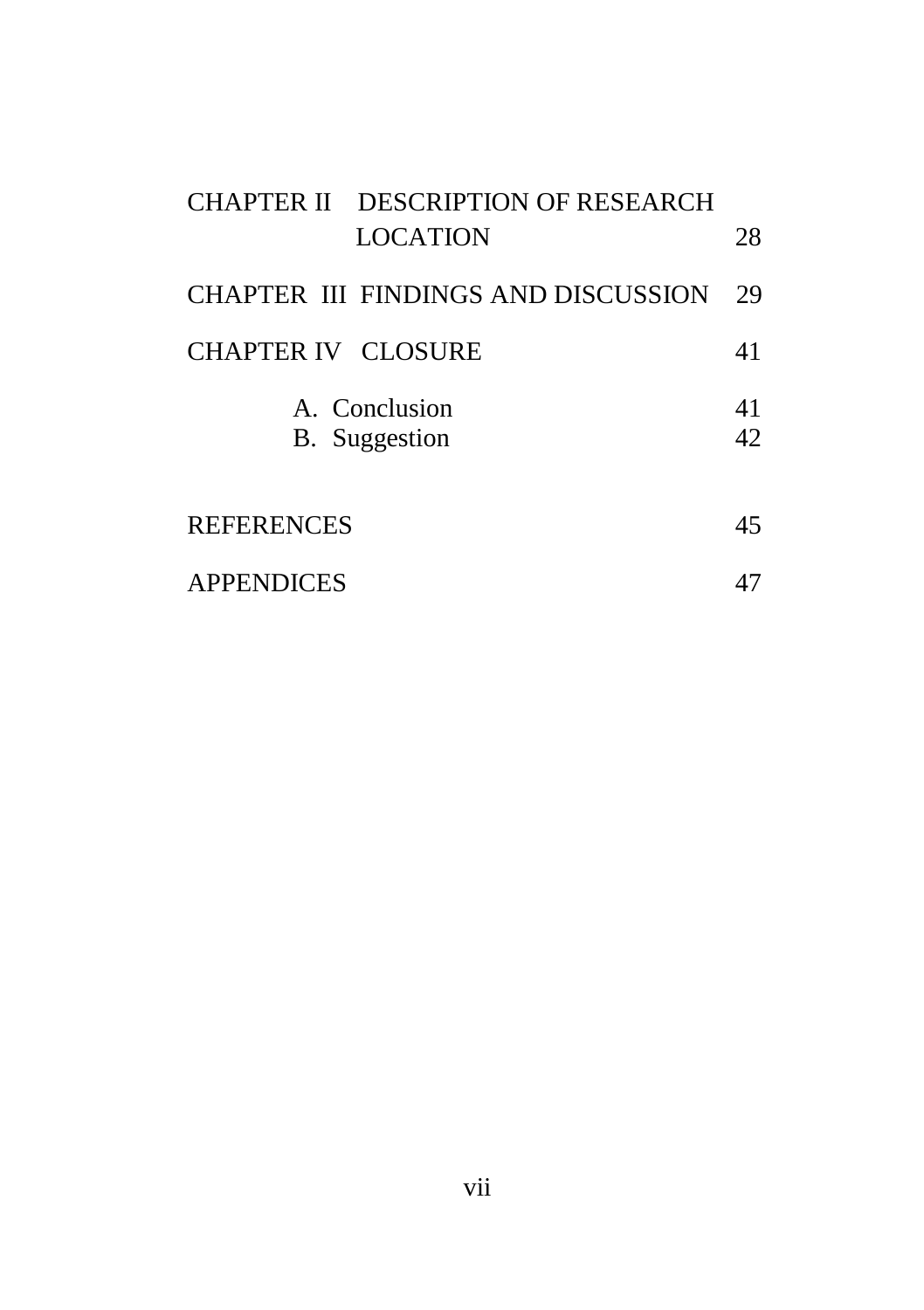# **LIST OF TABLES Page**

| 1. | Quasi-Experimental Posttest-Only Design17   |  |
|----|---------------------------------------------|--|
| 2. | Descriptive Statistics for the Result of    |  |
|    |                                             |  |
|    | 3. The Result of Homogeneity                |  |
|    |                                             |  |
| 4. |                                             |  |
|    | 5. The Result of Linearity Testing for the  |  |
|    |                                             |  |
|    | 6. The Result of Mann-Whitney Test for the  |  |
|    |                                             |  |
|    | 7. The Summary of Students' Answers and Its |  |
|    |                                             |  |